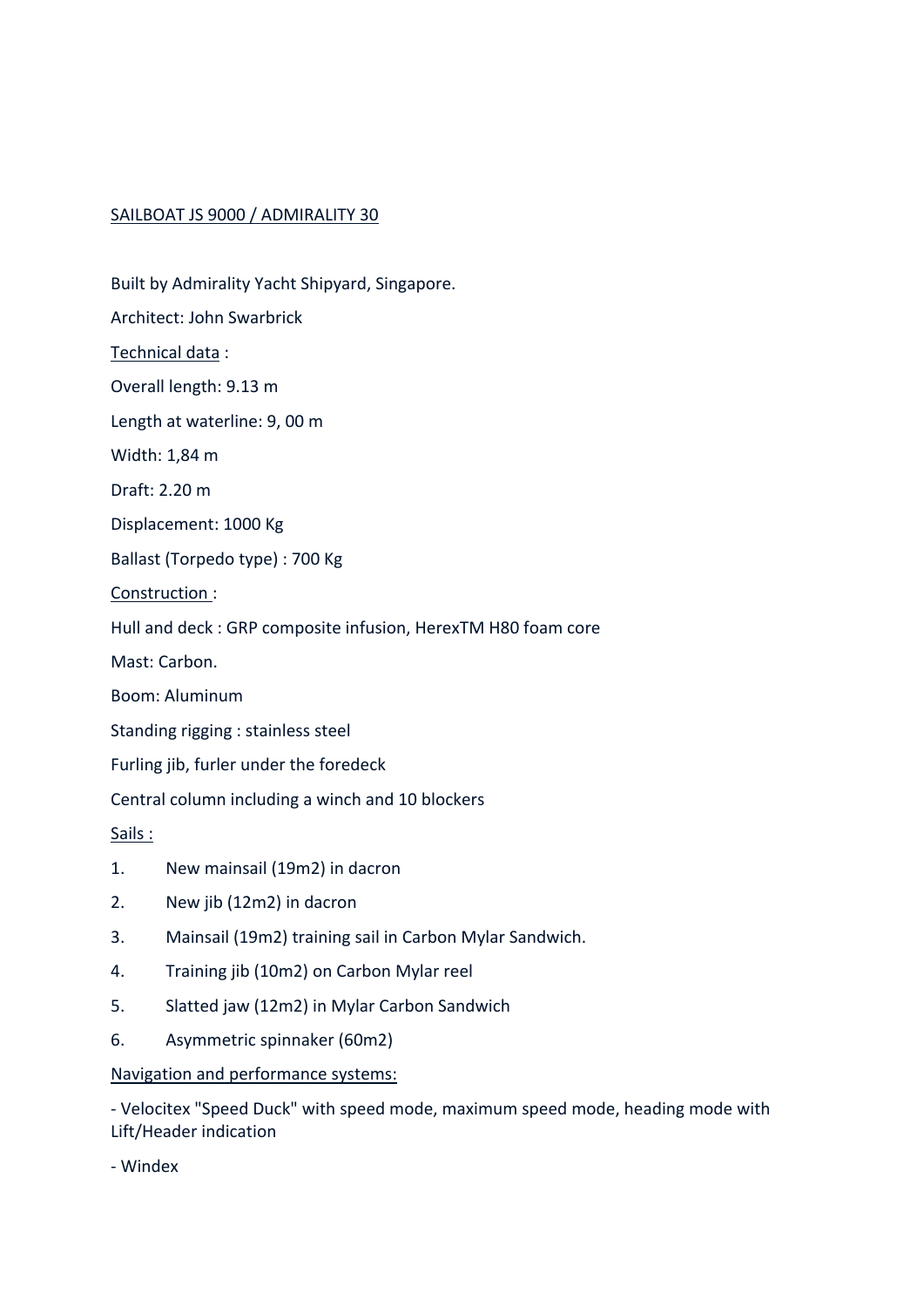Miscellaneous Mainsail cover Cover for jib furling jib Anchor Miscellaneous equipment Engine Outboard of 2,5 Kw. four strokes. With this engine she reaches a maximum of 7 knots. Road trailer Made in Germany especially for the JS 9000, approved in Europe Weight of the JS 9000 1100 Kg Net weight of the trailer 400 Kg Maximum load 1900 Kg. Trailer with double axles and inertia brakes.

**Ready to sail with trailer** 

# **Price 19'500 € VAT Paid**

With a waterline beam of just 9,00m on a hull that's 9.125m long there is no doubt that this yacht is unusual, looking more like a hull from a racing catamaran but with a deep slender fin and bulb keel.

Modern infusion techniques have been used to produce an ultra light weight yet strong hull and deck moulding just two people can lift an entire hull and deck structure! Her high ballast ratio coupled with a simple rig and sail plan, have combined to make an easy to handle boat with exceptional speed and explosive acceleration.

The slender hull shape is a high prismatic design whereby the centre of lateral resistance moves aft as the boat heels.

As a result the helm remains neutral when she heels and drag is reduced to a minimum.

John Swarbrick hails from Western Australia, and comes from a family that's built boats, particularly raceboats, for three generations. His resume includes the famous Kookaburra series of 12 metre yachts, and Tokio, the Chris Dickson-skippered Whitbread 60. His latest design is a far cry from the multi-million dollar sleds for the America's Cup and Volvo Ocean Race, but only in price, not in concept or the fast-factor.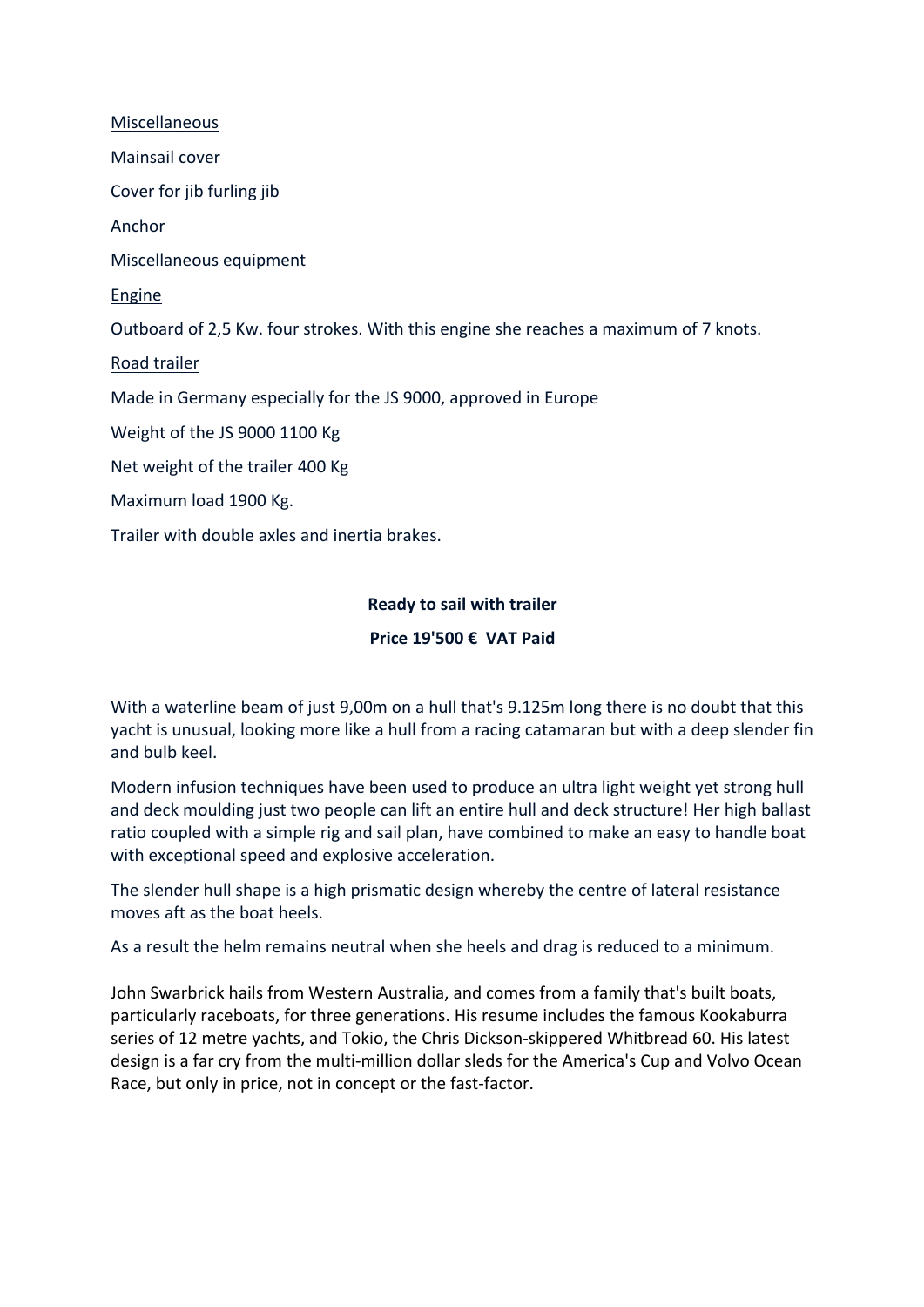### PRESS RELEASES

*"JS9000, the Easy Speedster...*

*....I realized an adolescent dream had come true: I was standing in front of the ultimate "baaad-ass" boat. And this term is not to be taken lightly. It's the highest decoration bestowed upon cool, unusual, mean, and fast- moving objects."* 

### SAILING WORLD,

*The JS9000 was specifically designed as a fast, easy to sail and affordable racing boat. The aim was for it to be raced by two or three* 

*sailors who want simple controls and less physical exertion. It also had to be reasonably priced and be fast.....very fast.* 

*The JS9000 is extremely straightforward with minimal controls:* 

- *- self tacking / furling jib*
- *- asymmetric spinnaker flown from the bow*
- *- no bowsprit*
- *- below deck lines with a single central control pod and a single winch*
- *- the only surface lines are spinnaker sheets and a jib sheet forward*

*The motion of the JS9000 through the water is very easy, it points well, it runs deep and in a puff it just goes faster. The* 

*windward/leeward crew positioning makes little difference in performance.* 

*The JS9000 incorporates many unique design characteristics resulting in a highly developed sailboat with very specific objectives.* 

*The JS9000 does not attempt to be everything to everyone, but it is FAST, EASY TO SAIL,* 

*"She sails like a dream. At one point I realised we were screaming along at over 12 knots in 12-14 knots of true breeze; this boat will almost match true windspeed downwind. The hull is so easily driven and the helm so balanced that sailing this boat is a joy.* 

*Consider her appeal: she can be readied and raced by two people; she is a joy to helm; she is exhilarating for crew; she could be sailed by a family or hardened racers alike; and a competitive fleet is likely to form before too long. Suffice it to say that thanks to her excellent build quality, low, low price and high, high performance, it was the closest I have come yet to calling the bank manager after a boat test."* 

## YACHT WORLD

*"One of the easiest to sail, most forgiving and, yes, fastest yachts I have ever sailed. Her performance is nothing less than astonishing; ...yet so effortless and neutral is her handling, it almost feels like you're cheating. Surely sailing this fast shouldn't be so easy? My teeth*